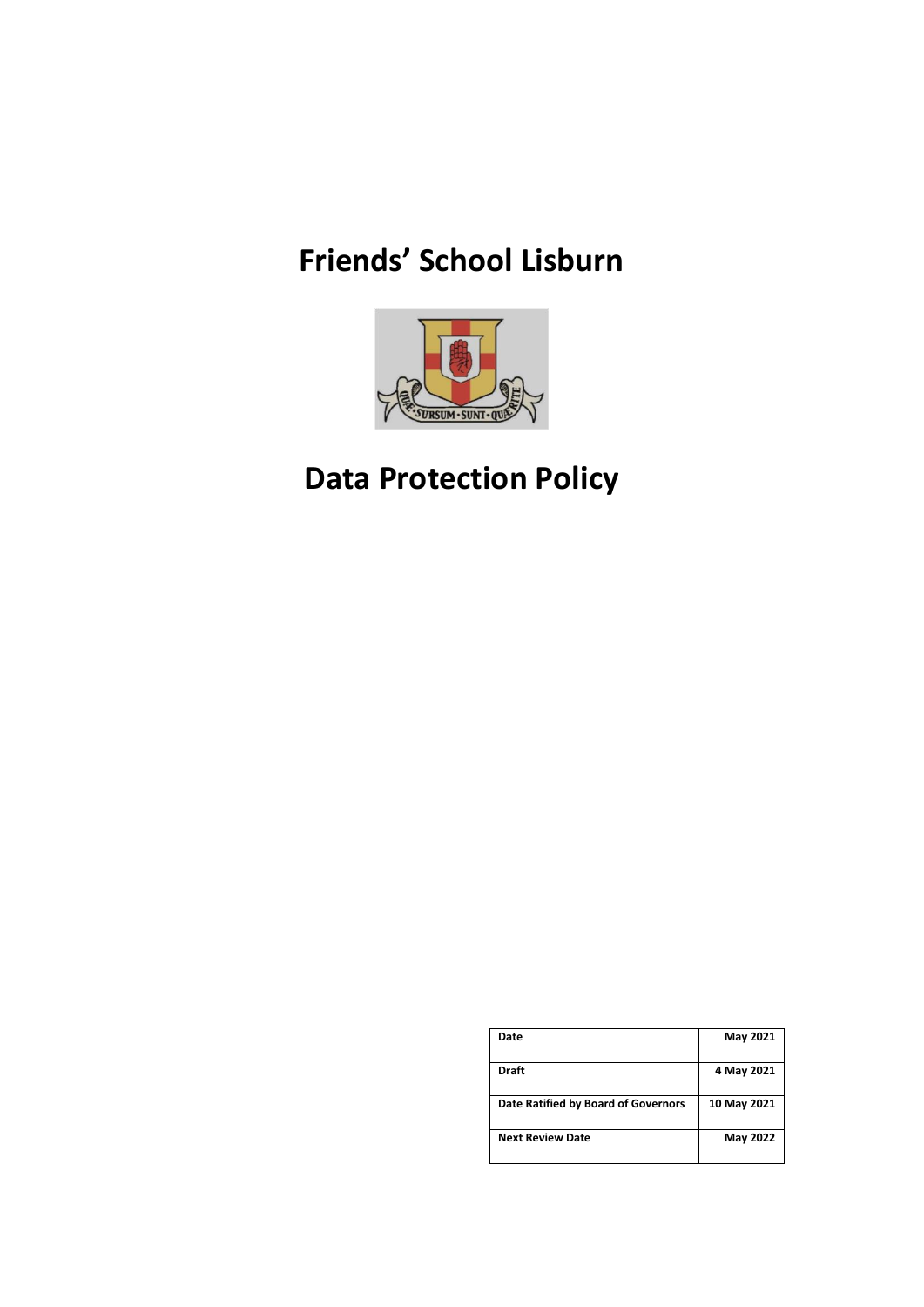# **Friends' School Lisburn Data Protection Policy**

# **1. Data Protection**

Friends' School Lisburn will comply with its obligations under the Data Protection Act 2018 and other relevant DP Legislation by ensuring that personal data held/processed by the school, or on its behalf, is properly protected and is collected and processed in accordance with the established Principles of Data Protection:

- Processed lawfully and fairly
- Data held for a specific purpose
- Data held will be kept to a minimum to meet the school's statutory obligations and associated functions
- Data will be accurate and up to date
- Data will be retained only as long as it is needed
- Data will be kept securely
- School and its governors and employees are accountable for the collection and handling of the data collected. Staff will undergo training on an annual basis

In doing so the School and its Governors recognise that the Data Protection Act 2018 identifies children as vulnerable individuals deserving of specific protection and having the same rights as adults in relation to their data.

# **2. Obligations to Data Subjects**

The School recognises the rights of Data Subjects (further information may be obtained at [www.ico.gov.uk\)](http://www.ico.gov.uk/):

- The right to be informed
- The right of access
- The right to rectification
- The right to be forgotten
- The right to restrict processing
- The right to data portability
- The right to object
- Rights in relation to automated decision making and profiling

# **3. Privacy Notices**

Privacy Notices will be published and will be displayed on the School website, in the Prospectus, in enrolment documentation and in the Staff Handbook and Homework Diaries.

These will define:

- the categories of information that is collected, held and shared
- the reasons why this is done
- lawful basis on which we collect and use this information
- the length of time for which the information will be retained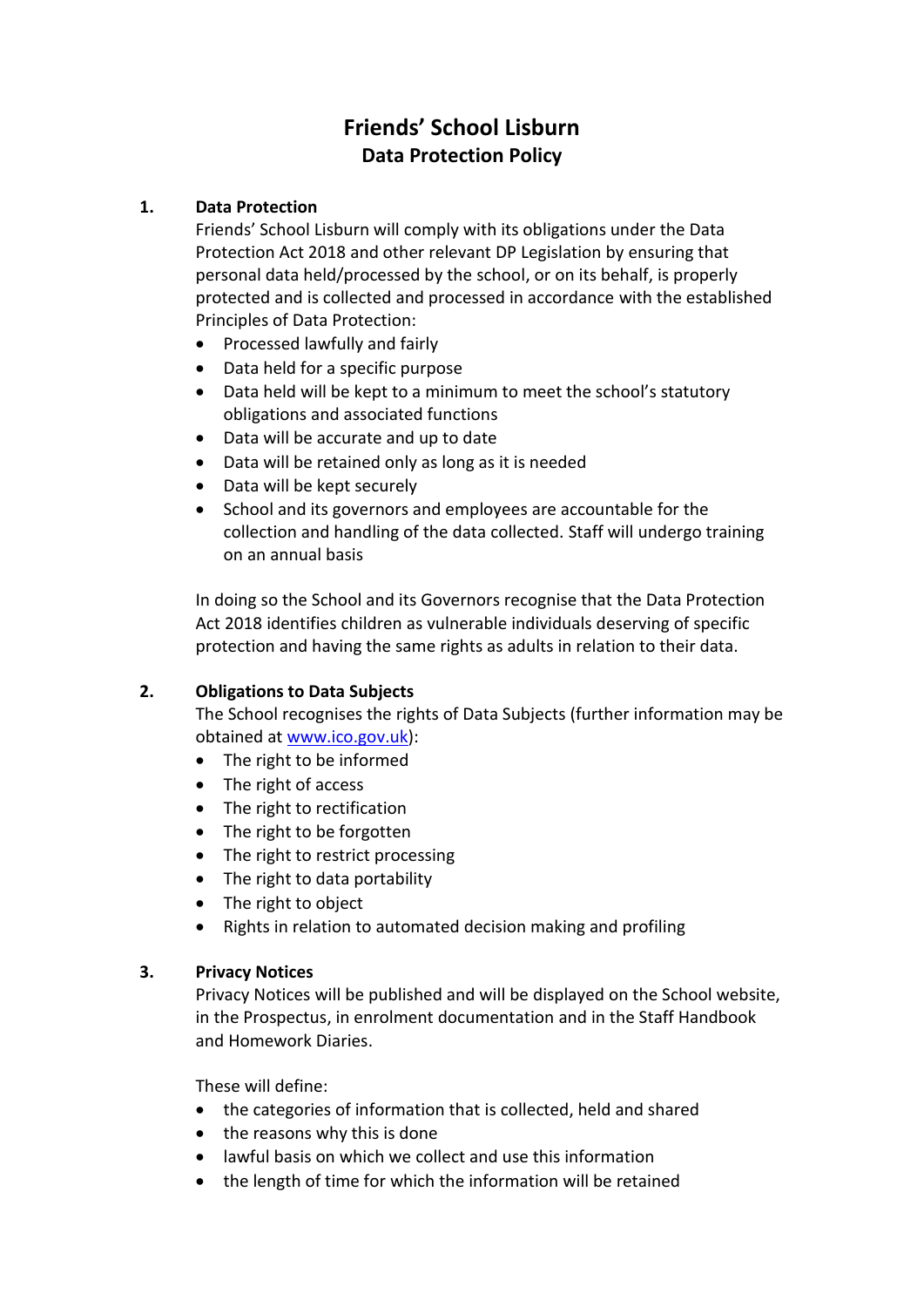- Who the information is shared with
- Why the information is shared
- Subject Access Rights and procedures

# **4 Consent**

The School will seek the informed consent of parents and data subjects (aged 13 and over) to collect, hold and process personal data as follows:

- where this is not covered by the school's legal obligation to collect/process data in connection with its statutory obligations, in order to provide an education and to collect attendance and other information for Department of Education purposes as defined in NI Education Orders and as required by HMRC.
- where it is in the vital interests of the pupils that information is held for example, medical information, allergies etc, the supply of school meals including free school meals.

Parental Consent will be obtained in respect of pupils under the age of 13. Pupils' consent will be sought when the pupil reaches the age of 13 years

#### **Informed consent will be obtained for:**

- The taking, retention and use of photographs of pupils in the School Prospectus, website, Magazine, FSL Twitter feed, FSL Youtube channel, publicity materials and for retention on the school's pupil database as an aid to pastoral care.
- The collection, retention and processing of biometric data for the purposes of management of pupils' school meals accounts and recording of attendance.
- The use of SIMS Parent App, email and text services to communicate with parents and pupils.

# **5. Protection of Data**

Colleagues are reminded that all personal data (whether in the form of paper records, electronically stored material or confidential information otherwise acquired in the course of one's duties) on:

- Pupils (Past and present)
- Parents (including account information)
- Staff Members
- Members of the Board of Governors
- Volunteers
- Suppliers and Contractors
- Others

is held strictly and exclusively for the purpose of conducting the legitimate business of Friends' School Lisburn, as defined by the relevant statutory instruments and in accordance with the orders of the Board of Governors and of the Officers of the School, and the requirements of the Department of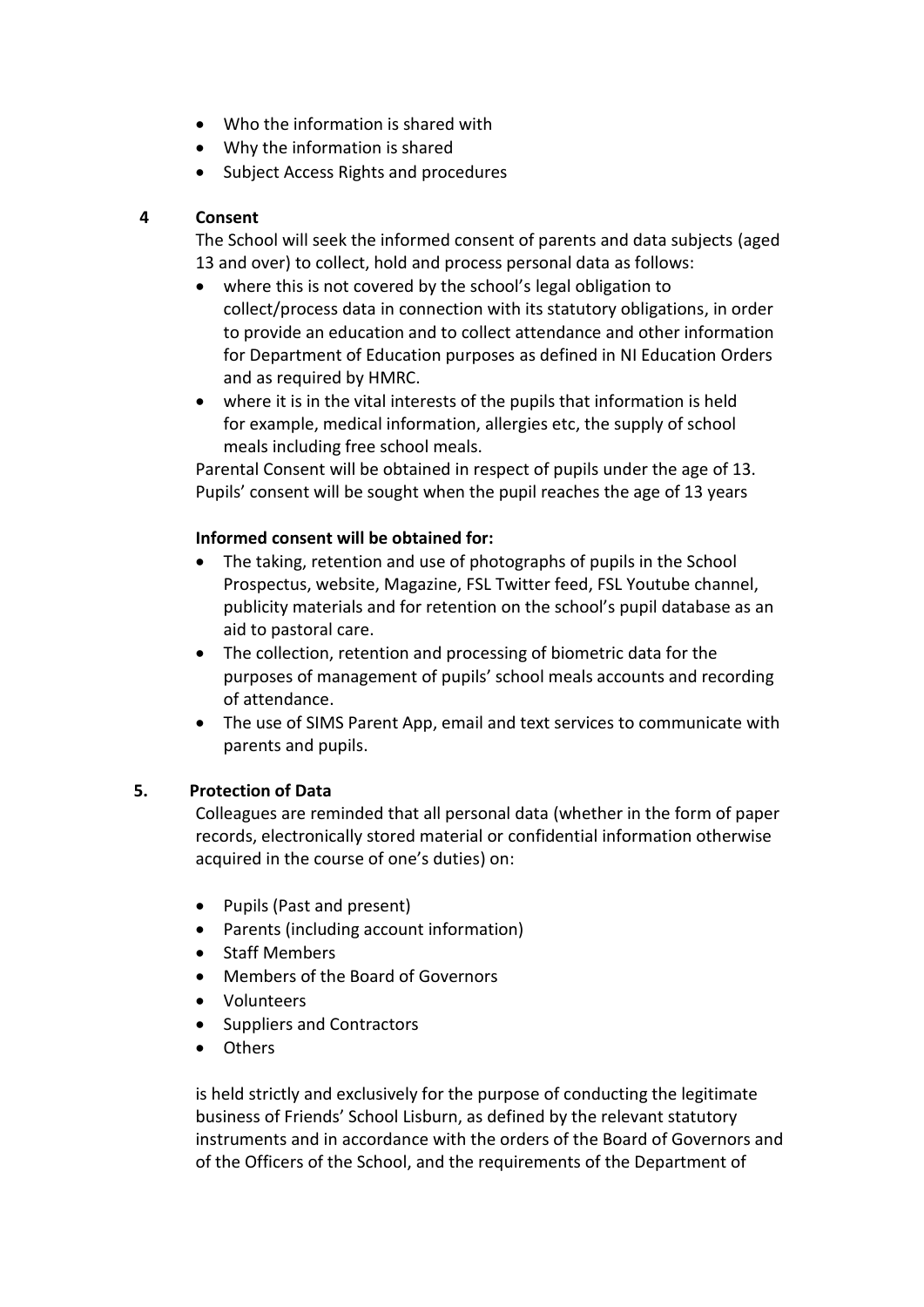Education and Education Authority NI and may not be used for any other purpose.

The collection, storage and use of this data is covered by the provisions of the Data Protection Act 2018 and the General Data Protection Regulation.

Colleagues who are granted access to confidential data in connection with their duties have a duty to ensure that data held by the School is:

- kept in such a manner that the data may not be accessed by unauthorised persons.
- may not be removed from its proper place by unauthorised persons.
- is not otherwise disclosed to persons or organisations without appropriate authorisation, normally from the Principal or, in his/her absence, the Bursar.

# **6. The School will comply with**:

- **6.1** The terms of the Data Protection Act 2018 General Data Protection regulation, and any other relevant legislation, to ensure that personal data is handled in a manner that is fair and lawful.
- **6.2** Information and Guidance displayed on the Information Commissioner's website [\(www.ico.gov.uk\)](http://www.ico.gov.uk/).
- **7 The School is registered with the** Information Commissioner's Office under Registration Number Z5270642. This Registration lists the Department of Education Northern Ireland as a Data recipient.
- **8.** This Policy should be used in conjunction with the School's *Acceptable Use* Policies and Publication Scheme.

#### **9 Data Gathering**

- **9.1** All personal data relating to staff, pupils or other people with whom we have contact, whether held on computer or in paper files, are covered by the DP Legislation.
- **9.2** Only relevant personal data may be collected. Those from whom it is collected should be informed of the data's intended use and that it may be used for other purposes and may be disclosed subject to the School complying with the DP Legislation.

#### **10 Data Storage**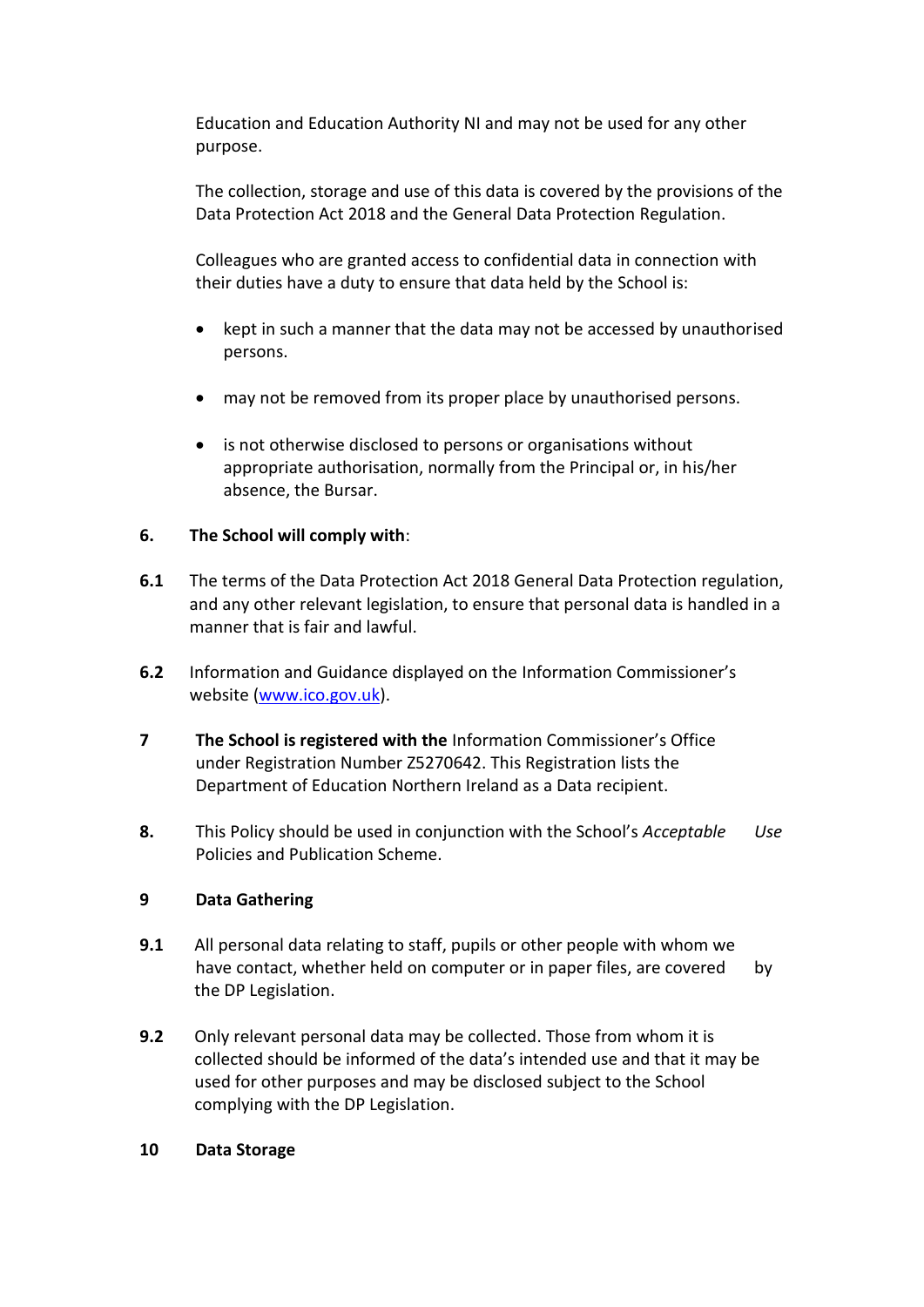- **10.1** Personal data will be stored in a safe and secure manner.
- **10.2** Electronic data will be protected by standard password and firewall systems operated by the School and provided by the C2K organisation.
- **10.3** All electronic data will be backed up on a daily basis with the backup retained in a secure off-site environment.
- **10.4** Manual data will be stored where it is not accessible to anyone who does not have a legitimate reason to view or process that data.
- **10.5** Particular attention will be paid to the need for security of sensitive personal data.

#### **11 Data Checking**

- **11.1** The School will issue regular reminders to staff and parents to ensure that personal data is up-to-date and accurate.
- **11.2** Any errors discovered will be rectified and, if the incorrect information has been disclosed to a third party, any recipients informed of the corrected data.

#### **12. Disclosure and Use**

- **12.1** Personal data will not be given out over the telephone.
- **12.2** Personal data will not be used in newsletters, websites or other media without the consent of the data subject.
- **12.3** Routine consent issues will be incorporated into the School's pupil data gathering sheets to avoid the need for frequent similar requests for consent being made by the school.
- **12.4** A record should be kept of any personal data disclosed so that the recipient can be informed if any of the data is later found to be inaccurate.
- **12.5** Personal data will be supplied to the Department of Education and Education Authority NI in the form of the Annual Census and other returns. Data relating to pupils will be released to the Department of Education under the provisions of the Education and Libraries (NI) Order 2003 which allows the Department to collect from schools such information as they may reasonably require for the purposes of their function under any statutory provision.

Information collected may be shared with Health and Social Care Trusts as a matter of Public Interest to facilitate the operation of healthcare programmes for pupils.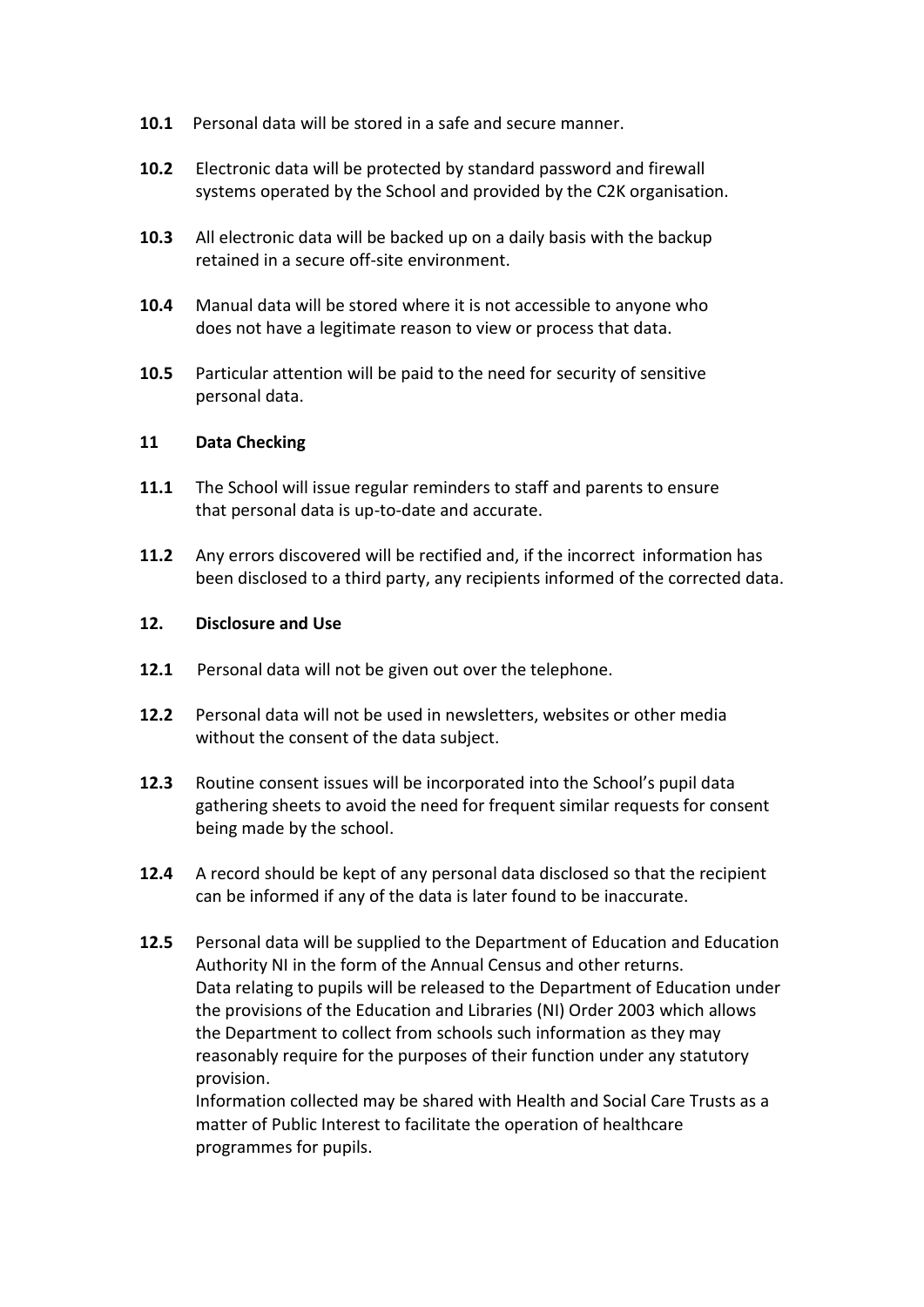- **12.6** The school is under a legal obligation to release personal information about pupils to the Electoral Office Northern Ireland under regulation 42 of the Representation of the People (NI) Regulations 2008. The school is a "specified authority" as a secondary school within the meaning of article 2 of the Education and Libraries (NI) Order 1986. Data Subject consent is not required.
- **12.7** Such personal data relating to members of staff as may be necessary will be released to:
	- a. NILGOSC
	- b. Teachers' Superannuation Branch, Department of Education
	- c. Teachers' Pay and Administration Branch, Department of Education
	- d. Voluntary Grammar Schools Finance Branch, Department of Education
	- e. General Teaching Council NI
	- f. HM Revenue and Customs
	- g. Access NI
	- h. The Schools' Bank/BACS service

For the purposes of:

- a. Ensuring the proper of administration of pensions
- b. Ensuring that members of staff are correctly vetted, registered and paid
- c. Complying with the school's statutory duties as an employer
- d. Managing the School in accordance with relevant Legislation, Regulations and Guidelines
- e. Payment of income tax and national insurance contributions to HMRC

# **12.8 Staff Information**

- **12.8.1** Staff members are not authorised to release information about other members of staff except as noted below. This prohibition extends to enquiries from other members of staff and there is no exemption for the release of home or mobile telephone numbers or home addresses unless the relevant member of staff has given permission for this to be done.
- **12.8.2** Information relating to the employment and payment of staff may be remitted to the relevant authorities. Copies of the returns constitute "sensitive personal data" and must be held securely. Staff involved in the completion of these returns must not discuss the content with anyone other than the Principal, Bursar or other colleagues involved in the collation of the same data.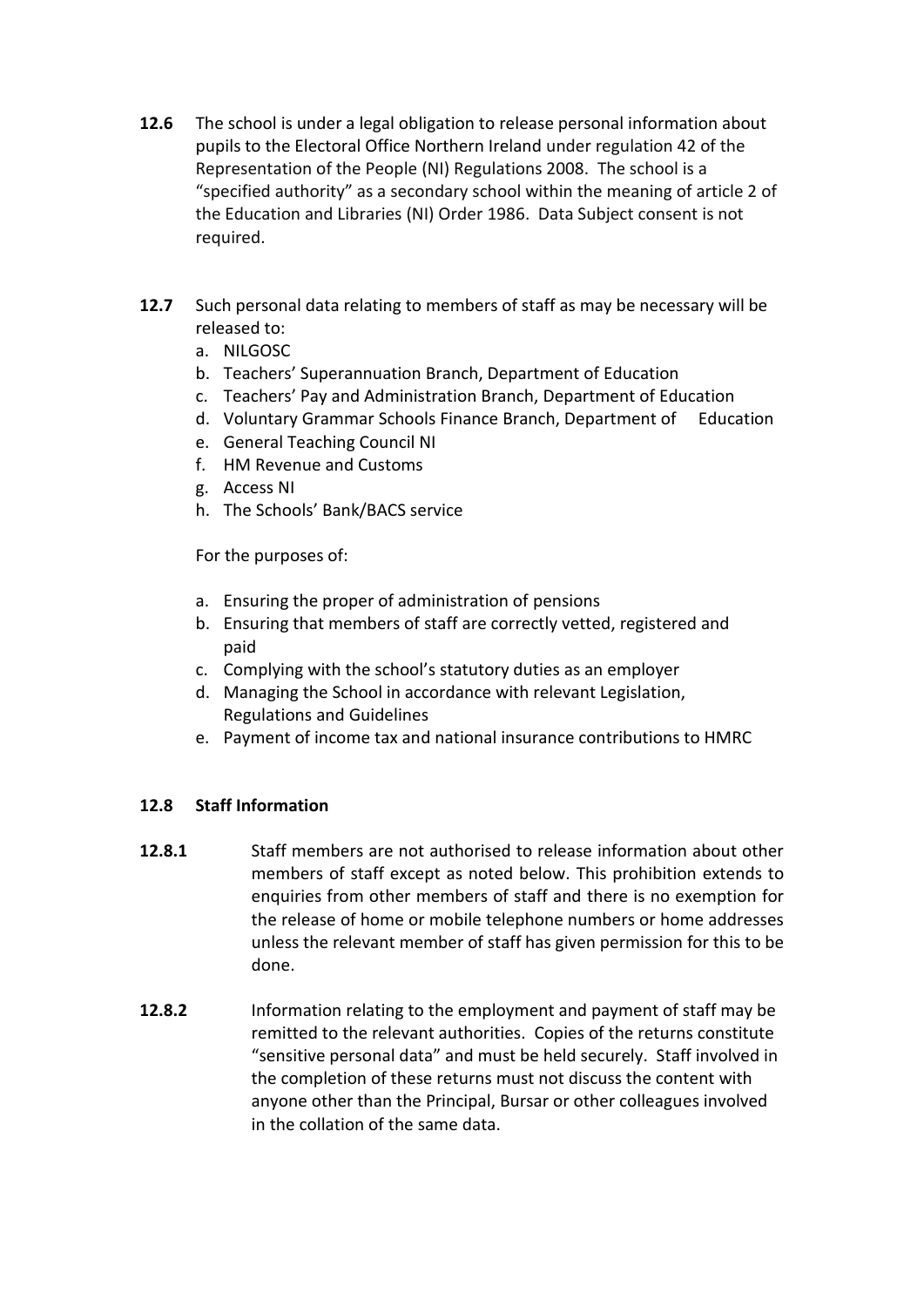**12.8.3** Time sheet and attendance data may be transferred from the members of staff responsible for recording this data to the Bursar and/or his/her designated assistant for the purpose of payroll operation.

### **12.9 Pupil Information**

Pupil information may only be released upon the specific instructions of the Principal.

Staff are not authorised to confirm the presence or otherwise of a particular pupil in school (or even whether or not any pupil is enrolled at this school) unless the member of staff is absolutely certain that he/she is in communication with the legitimate parent or guardian. Where there is any doubt the matter must be referred to the Principal/Bursar.

#### **13. Subject Access Requests**

**13.1** If the School receives a written (letter or email) request from a data subject to see any or all personal data that the School holds about them this should be treated as a Subject Access Request and the school will respond within the onemonth deadline specified in the Data Protection Act 2018 and GDPR.

If a data subject is under the age of 13 a Subject Access Request submitted by a parent will be treated as a valid application and will be dealt with within the prescribed timeframe.

If the data subject is 13 or over only Subject Access Requests from the data subject will be treated as valid. Fee account information will not be released to a Data Subject without the express written permission of the Bill Payer of record.

- **13.2** Informal requests to view or have copies of personal data will be dealt with whenever possible at a mutually convenient time but, in the event of any disagreement over this, the person requesting the data will be instructed to make their application in writing and the School will comply with its duty to respond within the prescribed time limits.
- **13.3** All Subject Access Requests are to be passed/forwarded to the Principal or, in his/her absence, the Bursar, without delay.

#### **14. CCTV Recording Equipment and Images**

The Schools CCTV equipment is served by cameras that cannot be controlled remotely, are not positioned so as to monitor specific individuals but are set